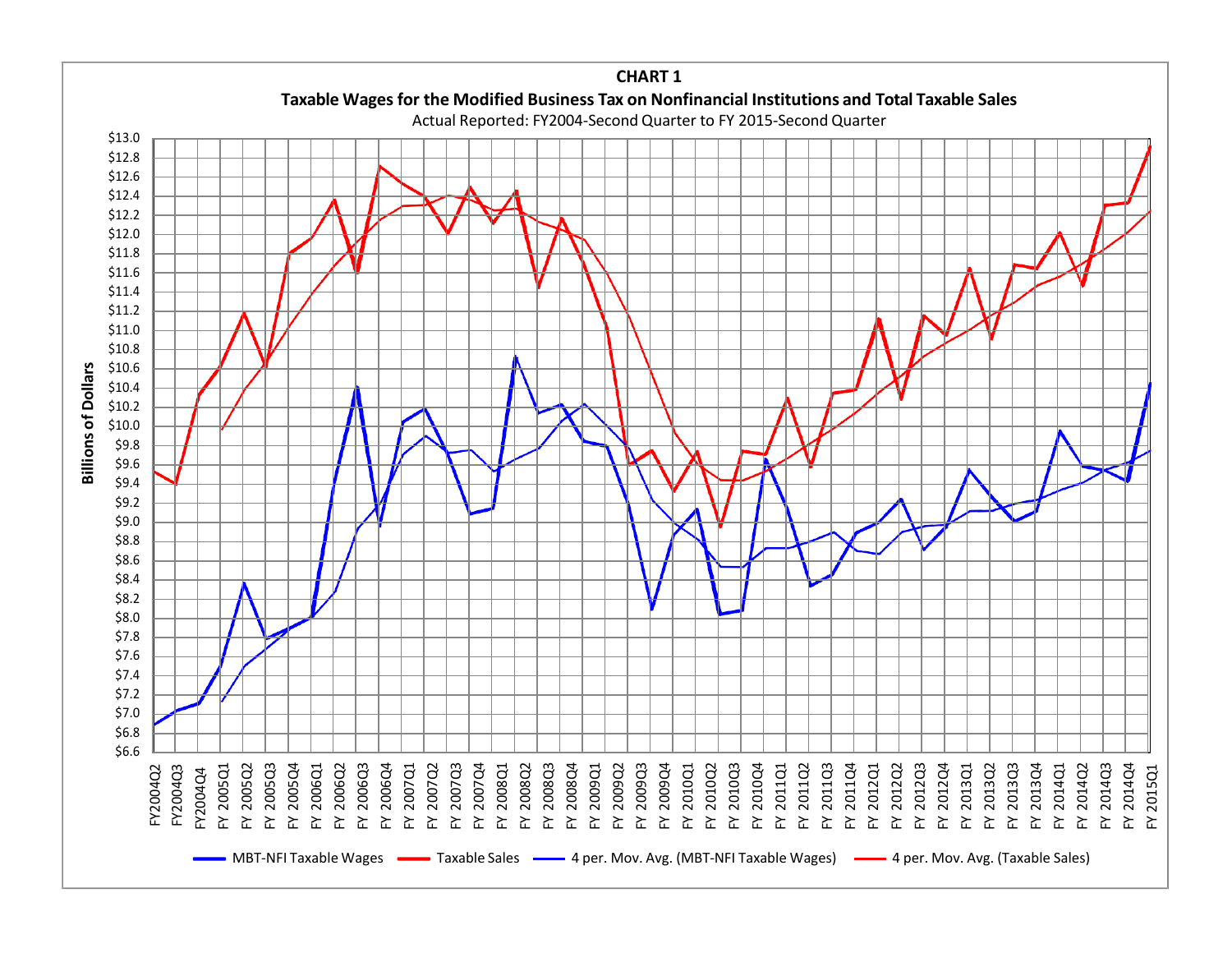## **TABLE 1**

## **GENERAL FUND REVENUE FOR 2015-17 BIENNIUM: ASSEMBLY BILL 464 VERSUS THE EXECUTIVE BUDGET**

AB 464 creates one Modified Business Tax (MBT) for all taxpayers on gross wages, eliminating the deduction for allowable health care expenses. The MBT tax structure provides an exemption equal to \$50,000 in quarterly gross wages with a 1.56% tax rate on quarterly gross wages over \$50,000. The Business License Fee (BLF) is changed to a \$300 annual fee for all businesses, except for corporations with an annual fee of \$500. AB 464 also repeals the Branch Bank Excise Tax. The revenue from the provisions of AB 464 is designed to cover the Branch Bank Excise Tax, the Governor's recommended Slot Route Operator gaming percentage fee tax proposal, the current MBT on nonfinancial and financial businesses and the Governor's recommended MBT-mining proposal.

|                | в                                                               | C.                                   | D                         | E.                                                   |                                               | G                                                     | н                                                     |                             |                                   | ĸ                                    |
|----------------|-----------------------------------------------------------------|--------------------------------------|---------------------------|------------------------------------------------------|-----------------------------------------------|-------------------------------------------------------|-------------------------------------------------------|-----------------------------|-----------------------------------|--------------------------------------|
|                |                                                                 | AB 464                               |                           | <b>The Executive Budget</b>                          |                                               | <b>FY16 &amp; FY17 Comparison</b>                     |                                                       | 2015-17 Biennium Comparison |                                   |                                      |
|                |                                                                 | 2015-17 Biennium<br>2015-17 Biennium |                           | AB 464 vs Executive Budget                           |                                               | AB 464 versus The Executive Budget                    |                                                       |                             |                                   |                                      |
|                |                                                                 | FY 2016                              | FY 2017                   | FY 2016                                              | FY 2017                                       | FY 2016                                               | FY 2017                                               |                             |                                   |                                      |
| Line           | <b>Amounts are in Millions of Dollars</b>                       | AB 464<br><b>Estimate</b>            | AB 464<br><b>Estimate</b> | <b>Executive</b><br><b>Budget</b><br><b>Estimate</b> | <b>Executive</b><br><b>Budget</b><br>Estimate | <b>AB 464 vs</b><br><b>Executive</b><br><b>Budget</b> | <b>AB 464 vs</b><br><b>Executive</b><br><b>Budget</b> | AB 464                      | <b>Executive</b><br><b>Budget</b> | <b>Biennium</b><br><b>Difference</b> |
|                | Gaming Percentage Fee Tax - SRO Restricted Slots                |                                      |                           | \$16.5                                               | \$22.5                                        | $-$16.5$                                              | $-$ \$22.5                                            | \$0.0\$                     | \$39.0                            | $-$ \$39.0                           |
| $\overline{2}$ | MBT-Mining (2% of all taxable wages)                            |                                      |                           | \$7.4                                                | \$7.2                                         | $-\$7.4$                                              | $-$7.2$                                               | \$0.0\$                     | \$14.6                            | $-$14.6$                             |
| 3              | MBT - Nonfinancial (Exempt up to \$85,000, 1.17% over \$85,000) |                                      |                           | \$405.6                                              | \$425.9                                       | $-$ \$405.6                                           | $-$ \$425.9                                           | \$0.0\$                     | \$831.6                           | $-$ \$831.6                          |
|                | MBT - Financial (2% on all taxable wages)                       |                                      |                           | \$25.0                                               | \$25.9                                        | $-$ \$25.0                                            | $-$ \$25.9                                            | \$0.0                       | \$50.9                            | $-$50.9$                             |
| 5              | MBT (Exempt up to \$50,000; 1.56% over \$50,000)                | \$641.3                              | \$673.2                   |                                                      |                                               | \$641.3                                               | \$673.2                                               | \$1,314.5                   | \$0.0                             | \$1,314.5                            |
| 6              | Branch Bank Excise Tax                                          |                                      |                           | \$2.9                                                | \$2.9                                         | $-$ \$2.9                                             | $-$ \$2.9                                             | \$0.0                       | \$5.8                             | $-$ \$5.8                            |
| $\overline{7}$ | <b>Business License Fee - Current</b>                           | \$139.0                              | \$142.7                   | \$76.5                                               | \$78.5                                        | \$62.5                                                | \$64.3                                                | \$281.8                     | \$155.0                           | \$126.8                              |
| 8              | New Structure based on Revenue of the Business                  |                                      |                           | \$187.5                                              | \$250.0                                       | $-$ \$187.5                                           | $-$ \$250.0                                           | \$0.0                       | \$437.5                           | $-$437.5$                            |
| 9              | Total                                                           | \$780.4                              | \$815.9                   | \$721.4                                              | \$813.0                                       | \$58.9                                                | \$3.0                                                 | \$1.596.3                   | \$1.534.4                         | \$61.9                               |

#### **Summary of AB 464**

1, Sections 8 and 9 establish the MBT on all businesses with 1.56% tax rate on quarterly gross wages that exceed \$50,000. This eliminates the current MBT on Nonfinancial Institutions (MBT-NFI) with a 1.17% tax rate on quarterly taxable wages that exceed \$85,000 and the MBT on Financial Institutions (MBT-FI) with a 2.0% tax rate on all quarterly taxable wages.

- 2. Section 42 repeals the sections in NRS Chapter 363A for the current MBT on Financial Institutions and the Branch Bank Excise Tax as well as the section in NRS Chapter 363B that provides for the deduction for certain expenses for health insurance or a health benefit plan for employees from gross wages.
- 3. Sections 18 and 19 change the current initial and annual business license fee (BLF) from \$200 to \$300 per year for all businesses, except corporations organized pursuant to the laws of Nevada and foreign corporations transacting business in the State are required to pay \$500.
- 4. Section 17 of this bill requires a business to include in an application for the issuance or renewal of a state business license submitted between November 1, 2015, and October 31, 2021:

(1) the business activity code of the business; (2) the gross receipts or sales of the business; and (3) whether those gross receipts or sales were the result of business conducted solely in this State or both within and outside this State.

- 5. Sections 1-7, 11-16, and 20-39 make conforming changes to various sections of the NRS regarding the MBT provisions in Sections 8, 9, and 42.
- 6. Section 41 establishes that the amendatory provisions of the bill relating to the changes in the MBT do not apply to any MBT taxes due for any period ending on or before June 30, 2015.

7. Section 43 establishes the following: 1.) the provisions regarding the changes to the MBT, the BLF, and the Branch Bank Excise Tax are effective July 1, 2015; 2.) the business reporting requirements in Section 17 are effective on November 1, 2015, and expire by limitation on October 31, 2021; 3.) Section 5 expires on June 30, 2023, which is the expiration date for the transferrable film tax credit date program established in the 2013 Session; and 4.) Sections 6 and 7 expire on June 30, 2036, which is the expiration date for the transferrable tax credit program approved during the 28th Special Session.